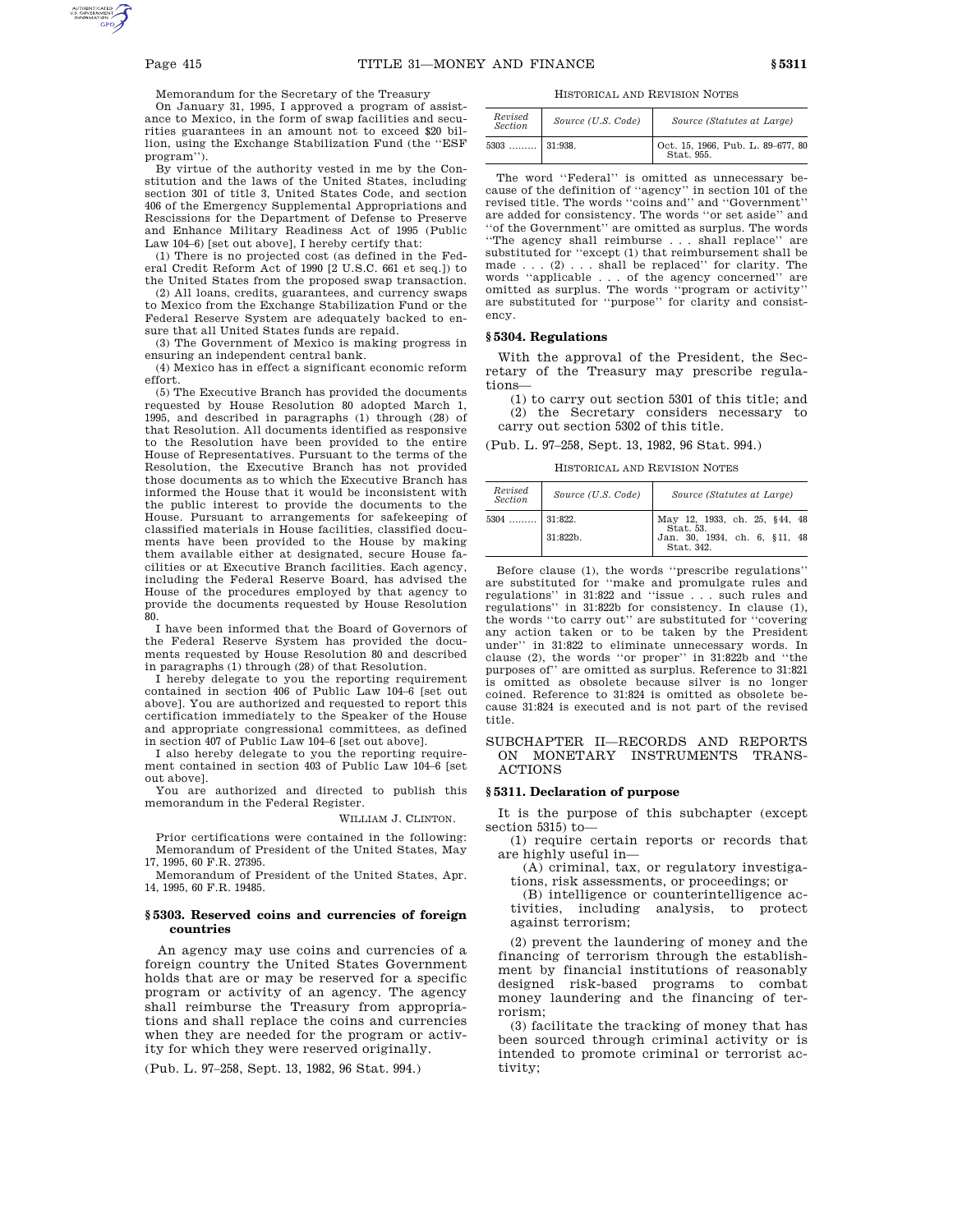(4) assess the money laundering, terrorism finance, tax evasion, and fraud risks to financial institutions, products, or services to—

(A) protect the financial system of the United States from criminal abuse; and

(B) safeguard the national security of the United States; and

(5) establish appropriate frameworks for information sharing among financial institutions, their agents and service providers, their regulatory authorities, associations of financial institutions, the Department of the Treasury, and law enforcement authorities to identify, stop, and apprehend money launderers and those who finance terrorists.

(Added Pub. L. 116–283, div. F, title LXI, §6101(a), Jan. 1, 2021, 134 Stat. 4549.)

## **Editorial Notes**

## PRIOR PROVISIONS

A prior section 5311, Pub. L. 97–258, Sept. 13, 1982, 96 Stat. 995; Pub. L. 107–56, title III, §358(a), Oct. 26, 2001, 115 Stat. 326, related to purpose of this subchapter, prior to repeal by Pub. L. 116–283, div. F, title LXI, §6101(a), Jan. 1, 2021, 134 Stat. 4549.

# **Statutory Notes and Related Subsidiaries**

#### SHORT TITLE

This subchapter and chapter 21 (§1951 et seq.) of Title 12, Banks and Banking, are each popularly known as the ''Bank Secrecy Act''. See Short Title note set out under section 1951 of Title 12.

## **SEVERABILITY**

Pub. L. 116–283, div. F, title LXV, §6511, Jan. 1, 2021, 134 Stat. 4633, provided that: ''If any provision of this division [see Tables for classification], an amendment made by this division, or the application of such provision or amendment to any person or circumstance is held to be unconstitutional, the remainder of this division, the amendments made by this division, and the application of the provisions of such to any person or circumstance shall not be affected thereby.''

### PURPOSES

Pub. L. 116–283, div. F, §6002, Jan. 1, 2021, 134 Stat. 4547, provided that: ''The purposes of this division [see Tables for classification] are—

''(1) to improve coordination and information sharing among the agencies tasked with administering anti-money laundering and countering the financing of terrorism requirements, the agencies that examine financial institutions for compliance with those requirements, Federal law enforcement agencies, national security agencies, the intelligence community, and financial institutions;

''(2) to modernize anti-money laundering and countering the financing of terrorism laws to adapt the government and private sector response to new and emerging threats;

''(3) to encourage technological innovation and the adoption of new technology by financial institutions to more effectively counter money laundering and the financing of terrorism;

''(4) to reinforce that the anti-money laundering and countering the financing of terrorism policies, procedures, and controls of financial institutions shall be risk-based;

''(5) to establish uniform beneficial ownership information reporting requirements to—

''(A) improve transparency for national security, intelligence, and law enforcement agencies and financial institutions concerning corporate structures and insight into the flow of illicit funds through those structures;

''(B) discourage the use of shell corporations as a tool to disguise and move illicit funds;

''(C) assist national security, intelligence, and law enforcement agencies with the pursuit of crimes; and

''(D) protect the national security of the United States; and

''(6) to establish a secure, nonpublic database at FinCEN [Financial Crimes Enforcement Network of the Department of the Treasury] for beneficial ownership information.''

[For definition of ''financial institution'' as used in section 6002 of Pub. L. 116–283, set out above, see section 6003 of Pub. L. 116–283, set out below.]

INTERAGENCY ANTI-MONEY LAUNDERING AND COUN-TERING THE FINANCING OF TERRORISM PERSONNEL ROTATION PROGRAM

Pub. L. 116–283, div. F, title LXI, §6104, Jan. 1, 2021, 134 Stat. 4555, provided that: ''To promote greater effectiveness and efficiency in combating money laundering, the financing of terrorism, proliferation financing, serious tax fraud, trafficking, sanctions evasion and other financial crimes, the Secretary [of the Treasury] shall maintain and accelerate efforts to strengthen antimoney laundering and countering the financing of terrorism efforts through a personnel rotation program between the Federal functional regulators and the Department of Justice, the Federal Bureau of Investigation, the Department of Homeland Security, the Department of Defense, and such other agencies as the Secretary determines are appropriate.''

[For definition of ''Federal functional regulator'' as used in section 6104 of Pub. L. 116–283, set out above, see section 6003 of Pub. L. 116–283, set out below.]

#### INTERNATIONAL COORDINATION

Pub. L. 116–283, div. F, title LXI, §6112(a), Jan. 1, 2021, 134 Stat. 4564, provided that: ''The Secretary [of the Treasury] shall work with foreign counterparts of the Secretary, including through bilateral contacts, the Financial Action Task Force, the International Monetary Fund, the World Bank, the Egmont Group of Financial Intelligence Units, the Organisation for Economic Cooperation and Development, the Basel Committee on Banking Supervision, and the United Nations, to promote stronger anti-money laundering frameworks and enforcement of anti-money laundering laws.

## ANNUAL REPORTING REQUIREMENTS

Pub. L. 116–283, div. F, title LXII, §6201, Jan. 1, 2021, 134 Stat. 4565, provided that:

''(a) ANNUAL REPORT.—Not later than 1 year after the date of enactment of this Act [Jan. 1, 2021], and annually thereafter, the Attorney General, in consultation with the Secretary [of the Treasury], Federal law enforcement agencies, the Director of National Intelligence, Federal functional regulators, and the heads of other appropriate Federal agencies, shall submit to the Secretary a report that contains statistics, metrics, and other information on the use of data derived from financial institutions reporting under the Bank Secrecy Act (referred to in this subsection as the 'reported data'), including—

''(1) the frequency with which the reported data contains actionable information that leads to—

''(A) further procedures by law enforcement agencies, including the use of a subpoena, warrant, or other legal process; or

''(B) actions taken by intelligence, national security, or homeland security agencies;

''(2) calculations of the time between the date on which the reported data is reported and the date on which the reported data is used by law enforcement, intelligence, national security, or homeland security agencies, whether through the use of—

''(A) a subpoena or warrant; or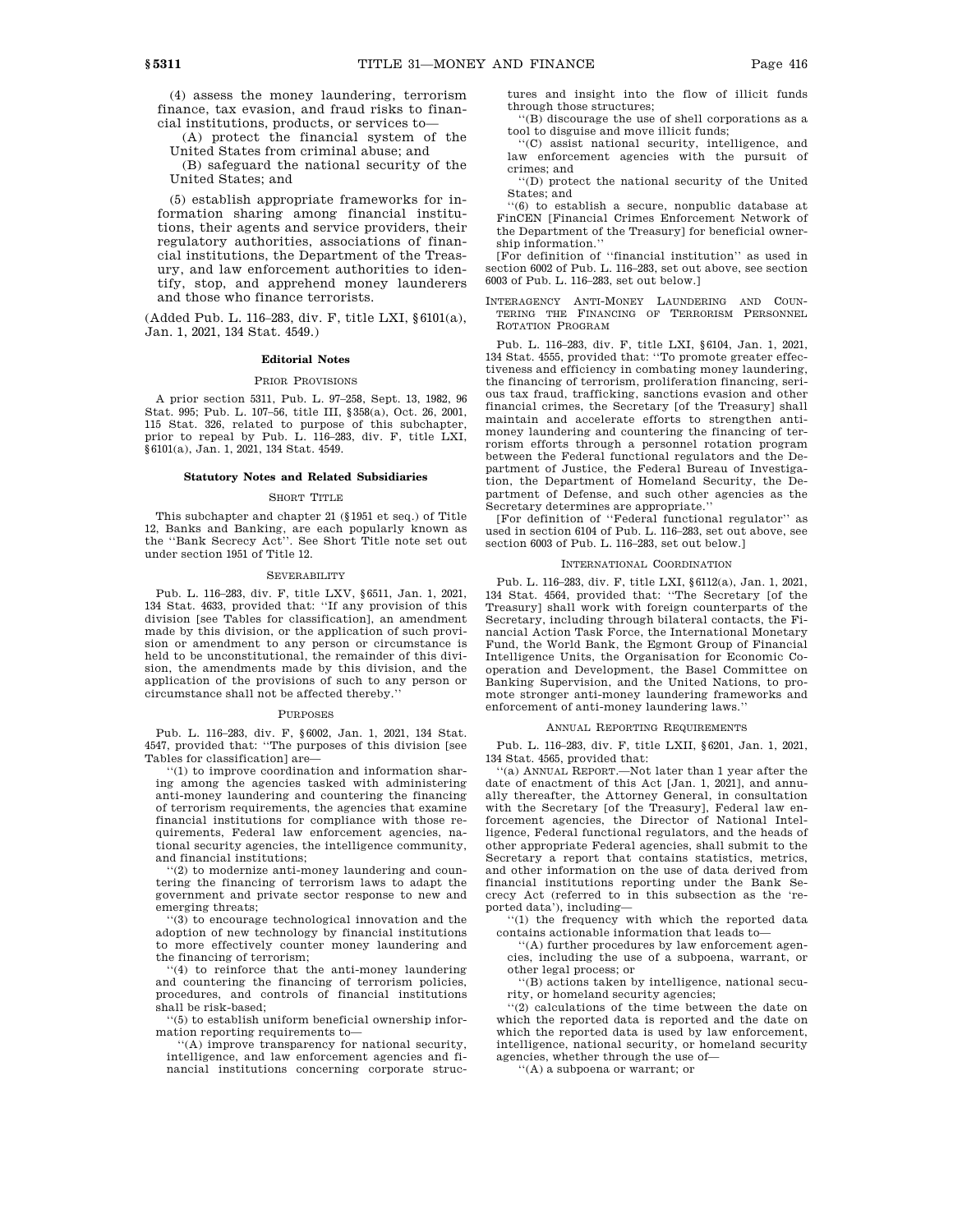''(B) other legal process or action;

''(3) an analysis of the transactions associated with the reported data, including whether—

'(A) the suspicious accounts that are the subject of the reported data were held by legal entities or individuals; and

''(B) there are trends and patterns in cross-border transactions to certain countries;

''(4) the number of legal entities and individuals identified by the reported data;

'(5) information on the extent to which arrests, indictments, convictions, criminal pleas, civil enforcement or forfeiture actions, or actions by national security, intelligence, or homeland security agencies were related to the use of the reported data; and

''(6) data on the investigations carried out by State and Federal authorities resulting from the reported

data. ''(b) REPORT.—Beginning with the fifth report submitted under subsection (a), and once every 5 years thereafter, that report shall include a section describing the use of data derived from reporting by financial institutions under the Bank Secrecy Act over the 5 years preceding the date on which the report is submitted, which shall include a description of long-term trends and the use of long-term statistics, metrics, and other information.

''(c) TRENDS, PATTERNS, AND THREATS.—Each report required under subsection (a) and each section included under subsection (b) shall contain a description of retrospective trends and emerging patterns and threats in money laundering and the financing of terrorism, including national and regional trends, patterns, and threats relevant to the classes of financial institutions that the Attorney General determines appropriate.

''(d) USE OF REPORT INFORMATION.—The Secretary shall use the information reported under subsections (a), (b), and (c)—

 $(1)$  to help assess the usefulness of reporting under the Bank Secrecy Act to—

 $(A)$  criminal and civil law enforcement agencies; ''(B) intelligence, defense, and homeland security agencies; and

''(C) Federal functional regulators;

''(2) to enhance feedback and communications with financial institutions and other entities subject to requirements under the Bank Secrecy Act, including by providing more detail in the reports published and distributed under section 314(d) of the USA PATRIOT Act (31 U.S.C. 5311 note);

''(3) to assist FinCEN [Financial Crimes Enforcement Network of Department of the Treasury] in considering revisions to the reporting requirements promulgated under section 314(d) of the USA PATRIOT Act (31 U.S.C. 5311 note); and

''(4) for any other purpose the Secretary determines is appropriate.

''(e) CONFIDENTIALITY.—Any information received by a financial institution under this section shall be subject to confidentiality requirements established by the Secretary.

[For definitions of terms used in section 6201 of Pub. L. 116–283, set out above, see section 6003 of Pub. L. 116–283, set out below.]

# ESTABLISHMENT OF BANK SECRECY ACT INNOVATION **OFFICERS**

Pub. L. 116–283, div. F, title LXII, §6208, Jan. 1, 2021, 134 Stat. 4573, provided that:

''(a) APPOINTMENT OF OFFICERS.—Not later than 1 year after the effective date of the regulations promulgated under subsection (d) of section 310 of title 31, United States Code, as added by section 6103 of this division, an Innovation Officer shall be appointed within FinCEN [Financial Crimes Enforcement Network of Department of the Treasury] and each Federal functional regulator.

''(b) INNOVATION OFFICER.—The Innovation Officer shall be appointed by, and report to, the Director of FinCEN or the head of the Federal functional regulator, as applicable.

''(c) DUTIES.—Each Innovation Officer, in coordination with other Innovation Officers and the agencies of the Innovation Officers, shall—

''(1) provide outreach to law enforcement agencies, State bank supervisors, financial institutions and associations of financial institutions, agents of financial institutions, and other persons (including service providers, vendors and technology companies) with respect to innovative methods, processes, and new technologies that may assist in compliance with the requirements of the Bank Secrecy Act;

 $(2)$  provide technical assistance or guidance relating to the implementation of responsible innovation and new technology by financial institutions and associations of financial institutions, agents of financial institutions, and other persons (including service providers, vendors and technology companies), in a manner that complies with the requirements of the Bank Secrecy Act;

'(3) if appropriate, explore opportunities for publicprivate partnerships; and

'(4) if appropriate, develop metrics of success.'

[For definitions of terms used in section 6208 of Pub. L. 116–283, set out above, see section 6003 of Pub. L. 116–283, set out below.]

## FINANCIAL CRIMES TECH SYMPOSIUM

Pub. L. 116–283, div. F, title LXII, §6211, Jan. 1, 2021, 134 Stat. 4575, provided that:

'(a) PURPOSE.—The purposes of this section are to— ''(1) promote greater international collaboration in the effort to prevent and detect financial crimes and suspicious activities; and

(2) facilitate the investigation, development, and timely adoption of new technologies aimed at preventing and detecting financial crimes and other illicit activities.

''(b) PERIODIC MEETINGS.—The Secretary [of the Treasury] shall, in coordination with the Subcommittee on Innovation and Technology established under subsection (d) of section 1564 of the Annunzio-Wylie Anti-Money Laundering Act, as added by section 6207 of this division [section 1564(d) of title XV of Pub. L. 102–550, set out as a note below], periodically convene a global anti-money laundering and financial crime symposium focused on how new technology can be used to more effectively combat financial crimes and other illicit activities.

''(c) ATTENDEES.—Attendees at each symposium convened under this section shall include domestic and international financial regulators, senior executives from regulated firms, technology providers, representatives from law enforcement and national security agencies, academic and other experts, and other individuals that the Secretary determines are appropriate.

'(d) PANELS.—At each symposium convened under this section, the Secretary shall convene panels in order to review new technologies and permit attendees to demonstrate proof of concept.

''(e) IMPLEMENTATION AND REPORTS.—The Secretary shall, to the extent practicable and necessary, work to provide policy clarity, which may include providing reports or guidance to stakeholders, regarding innovative technologies and practices presented at each symposium convened under this section, to the extent that those technologies and practices further the purposes of this section.

''(f) FINCEN BRIEFING.—Not later than 90 days after the date of enactment of this Act [Jan. 1, 2021], the Director of FinCEN [Financial Crimes Enforcement Network of the Department of the Treasury] shall brief the Committee on Banking, Housing, and Urban Affairs of the Senate and the Committee on Financial Services of the House of Representatives on the use of emerging technologies, including—

''(1) the status of implementation and internal use of emerging technologies, including artificial intelligence, digital identity technologies, distributed ledger technologies, and other innovative technologies within FinCEN;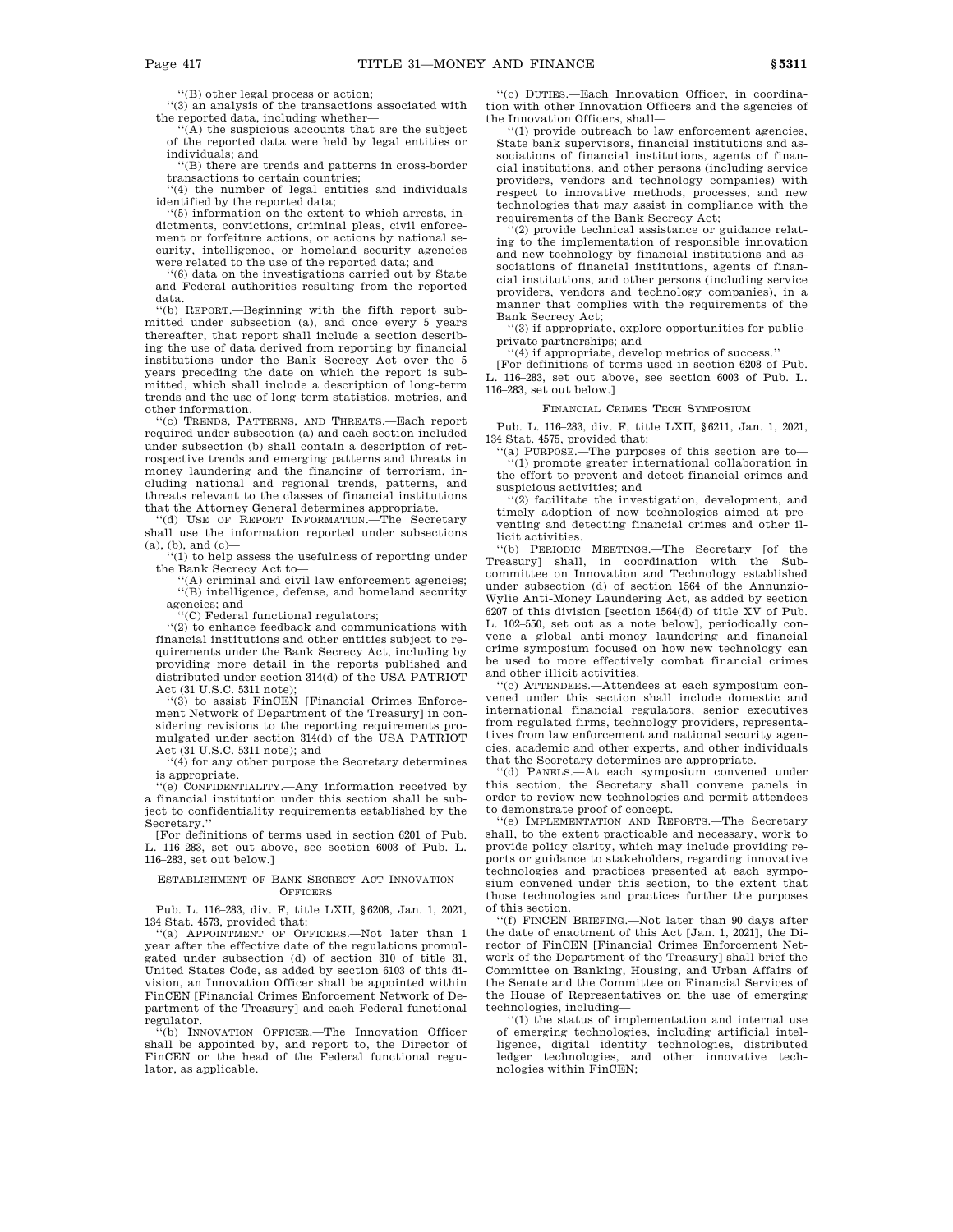''(2) whether artificial intelligence, digital identity technologies, distributed ledger technologies, and other innovative technologies can be further leveraged to make data analysis by FinCEN more efficient and effective;

'(3) whether FinCEN could better use artificial intelligence, digital identity technologies, distributed ledger technologies, and other innovative technologies to—

 $f(A)$  more actively analyze and disseminate the information FinCEN collects and stores to provide investigative leads to Federal, State, Tribal, and local law enforcement agencies and other Federal agencies; and

''(B) better support ongoing investigations by FinCEN when referring a case to the agencies described in subparagraph (A);

''(4) with respect to each of paragraphs (1), (2), and (3), any best practices or significant concerns identified by the Director, and their applicability to artificial intelligence, digital identity technologies, distributed ledger technologies, and other innovative technologies with respect to United States efforts to combat money laundering and other forms of illicit finance;

''(5) any policy recommendations that could facilitate and improve communication and coordination between the private sector, FinCEN, and the agencies described in paragraph (3) through the implementation of innovative approaches to meet the obligations of the agencies under the Bank Secrecy Act and antimoney laundering compliance; and

''(6) any other matter the Director determines is appropriate.''

[For definition of ''Bank Secrecy Act'' as used in section 6211 of Pub. L. 116–283, set out above, see section 6003 of Pub. L. 116–283, set out below.]

## SUPERVISORY TEAM FOR ENCOURAGING INFORMATION SHARING AND PUBLIC-PRIVATE PARTNERSHIPS

Pub. L. 116–283, div. F, title LXII, §6214, Jan. 1, 2021, 134 Stat. 4579, provided that:

''(a) IN GENERAL.—The Secretary [of the Treasury] shall convene a supervisory team of relevant Federal agencies, private sector experts in banking, national security, and law enforcement, and other stakeholders to examine strategies to increase cooperation between the public and private sectors for purposes of countering illicit finance, including proliferation finance and sanctions evasion.

''(b) MEETINGS.—The supervisory team convened under subsection (a) shall meet periodically to advise on strategies to combat the risk relating to proliferation financing.

''(c) FEDERAL ADVISORY COMMITTEE ACT.—The Federal Advisory Committee Act (5 U.S.C. App.) shall not apply to the supervisory team convened under subsection (a) or to the activities of the supervisory team.''

#### REVIEW OF REGULATIONS AND GUIDANCE

Pub. L. 116–283, div. F, title LXII, §6216, Jan. 1, 2021, 134 Stat. 4582, provided that:

''(a) IN GENERAL.—The Secretary [of the Treasury], in consultation with the Federal functional regulators, the Financial Institutions Examination Council, the Attorney General, Federal law enforcement agencies, the Director of National Intelligence, the Secretary of Homeland Security, and the Commissioner of Internal Revenue, shall—

''(1) undertake a formal review of the regulations implementing the Bank Secrecy Act and guidance related to that Act—

''(A) to ensure the Department of the Treasury provides, on a continuing basis, for appropriate safeguards to protect the financial system from threats, including money laundering and the financing of terrorism and proliferation, to national security posed by various forms of financial crime;

''(B) to ensure that those provisions will continue to require certain reports or records that are highly

useful in countering financial crime; and ''(C) to identify those regulations and guidance that— ''(i) may be outdated, redundant, or otherwise

do not promote a risk-based anti-money laundering compliance and countering the financing of terrorism regime for financial institutions; or

''(ii) do not conform with the commitments of the United States to meet international standards to combat money laundering, financing of terrorism, serious tax fraud, or other financial crimes; and

''(2) make appropriate changes to the regulations and guidance described in paragraph (1) to improve, as appropriate, the efficiency of those provisions.

''(b) PUBLIC COMMENT.—The Secretary shall solicit public comment as part of the review required under subsection (a).

''(c) REPORT.—Not later than 1 year after the date of enactment of this Act [Jan. 1, 2021], the Secretary, in consultation with the Financial Institutions Examination Council, the Federal functional regulators, the Attorney General, Federal law enforcement agencies, the Director of National Intelligence, the Secretary of Homeland Security, and the Commissioner of Internal Revenue, shall submit to Congress a report that contains all findings and determinations made in carrying out the review required under subsection (a), including administrative or legislative recommendations.''

[For definitions of ''Federal functional regulator'' and ''Bank Secrecy Act'' as used in section 6216 of Pub. L. 116–283, set out above, see section 6003 of Pub. L. 116–283, set out below.]

#### ESTABLISHMENT OF BANK SECRECY ACT INFORMATION SECURITY OFFICERS

Pub. L. 116–283, div. F, title LXIII, §6303, Jan. 1, 2021, 134 Stat. 4585, provided that:

''(a) APPOINTMENT OF OFFICERS.—Not later than 1 year after the effective date of the regulations promulgated under subsection (d) of section 310 of title 31, United States Code, as added by section 6103 of this division, a Bank Secrecy Act Information Security Officer shall be appointed, from among individuals with expertise in Federal information security or privacy laws or Bank Secrecy Act disclosure policies and procedures—

''(1) within each Federal functional regulator, by the head of the Federal functional regulator;

''(2) within FinCEN [Financial Crimes Enforcement Network of the Department of the Treasury], by the Director of FinCEN; and

''(3) within the Internal Revenue Service, by the Secretary.

''(b) DUTIES.—Each Bank Secrecy Act Information Security Officer shall, with respect to the applicable regulator, bureau, or Center within which the Officer is located—

''(1) be consulted each time Bank Secrecy Act regulations affecting information security or disclosure of Bank Secrecy Act information are developed or reviewed;

''(2) be consulted on information-sharing policies under the Bank Secrecy Act, including those that allow financial institutions to share information with each other and foreign affiliates, and those that allow

Federal agencies to share with regulated entities;<br>"(3) be consulted on coordination and clarity between proposed Bank Secrecy Act regulations and information security and confidentiality requirements, including with respect to the reporting of suspicious transactions under section 5318(g) of title 31, United States Code;

''(4) be consulted on— ''(A) the development of new technologies that may strengthen information security and compliance with the Bank Secrecy Act; and

''(B) the protection of information collected by each Federal functional regulator under the Bank Secrecy Act; and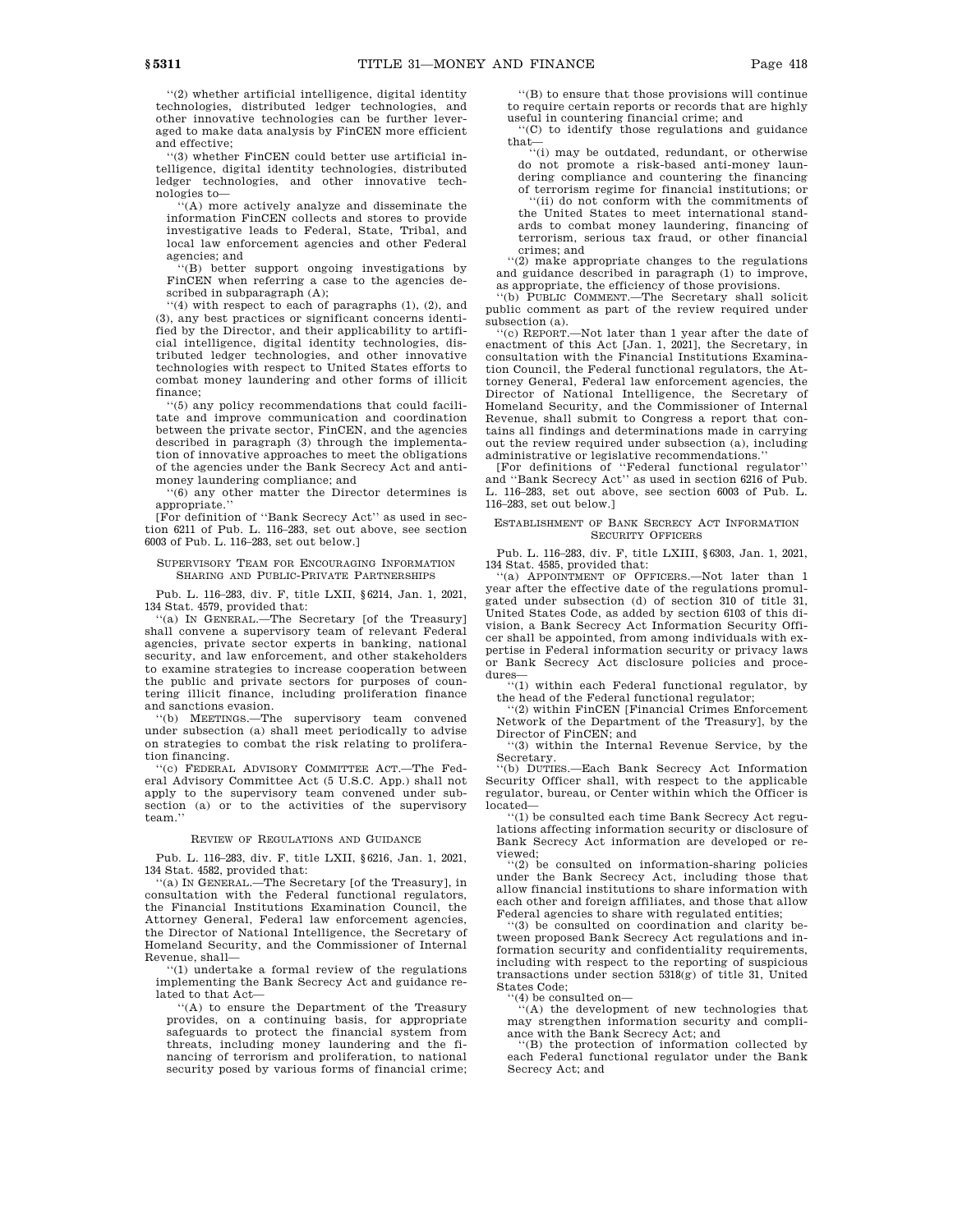''(5) develop metrics of program success.''

[For definitions of ''Bank Secrecy Act'' and ''Federal functional regulator'' as used in section 6303 of Pub. L. 116–283, set out above, see section 6003 of Pub. L. 116–283, set out below.]

## REVISED DUE DILIGENCE RULEMAKING

Pub. L. 116–283, div. F, title LXIV, §6403(d), Jan. 1, 2021, 134 Stat. 4624, provided that:

'(1) IN GENERAL.—Not later than 1 year after the effective date of the regulations promulgated under section 5336(b)(4) of title 31, United States Code, as added by subsection (a) of this section, the Secretary of the Treasury shall revise the final rule entitled 'Customer Due Diligence Requirements for Financial Institutions' (81 Fed. Reg. 29397 (May 11, 2016)) to—

''(A) bring the rule into conformance with this division [see Tables for classification] and the amendments made by this division;

''(B) account for the access of financial institutions to beneficial ownership information filed by reporting companies under section 5336, and provided in the form and manner prescribed by the Secretary [of the Treasury], in order to confirm the beneficial ownership information provided directly to the financial institutions to facilitate the compliance of those financial institutions with anti-money laundering, countering the financing of terrorism, and customer due diligence requirements under applicable law; and

''(C) reduce any burdens on financial institutions and legal entity customers that are, in light of the enactment of this division and the amendments made by this division, unnecessary or duplicative.

''(2) CONFORMANCE.—

''(A) IN GENERAL.—In carrying out paragraph (1), the Secretary of the Treasury shall rescind paragraphs (b) through (j) of section 1010.230 of title 31, Code of Federal Regulations upon the effective date of the revised rule promulgated under this subsection.

''(B) RULE OF CONSTRUCTION.—Nothing in this section may be construed to authorize the Secretary of the Treasury to repeal the requirement that financial institutions identify and verify beneficial owners of legal entity customers under section 1010.230(a) of title 31, Code of Federal Regulations.

''(3) CONSIDERATIONS.—In fulfilling the requirements under this subsection, the Secretary of the Treasury shall consider—

''(A) the use of risk-based principles for requiring reports of beneficial ownership information;

''(B) the degree of reliance by financial institutions on information provided by FinCEN [Financial Crimes Enforcement Network of the Department of the Treasury] for purposes of obtaining and updating beneficial ownership information;

''(C) strategies to improve the accuracy, completeness, and timeliness of the beneficial ownership information reported to the Secretary; and

'(D) any other matter that the Secretary determines is appropriate.''

[For definition of ''financial institution'' as used in section 6403(d) of Pub. L. 116–283, set out above, see section 6003 of Pub. L. 116–283, set out below.]

## STATEMENT OF POLICY

Pub. L. 116–283, div. H, title XCVII, §9712, Jan. 1, 2021, 134 Stat. 4838, provided that: ''It is the policy of the United States to—

''(1) protect the United States financial sector from abuse by malign actors; and

''(2) use all available financial tools to counter adversaries.''

#### STORED VALUE

Pub. L. 111–24, title V, §503, May 22, 2009, 123 Stat. 1756, provided that:

''(a) IN GENERAL.—Not later than 270 days after the date of enactment of this Act [May 22, 2009], the Secretary of the Treasury, in consultation with the Secretary of Homeland Security, shall issue regulations in final form implementing the Bank Secrecy Act [see Short Title note under section 1951 of Title 12, Banks and Banking], regarding the sale, issuance, redemption, or international transport of stored value, including stored value cards.

''(b) CONSIDERATION OF INTERNATIONAL TRANSPORT.— Regulations under this section regarding international transport of stored value may include reporting requirements pursuant to section 5316 of title 31, United States Code.

''(c) EMERGING METHODS FOR TRANSMITTAL AND STOR-AGE IN ELECTRONIC FORM.—Regulations under this section shall take into consideration current and future needs and methodologies for transmitting and storing value in electronic form.''

IMPROVEMENT OF INTERNATIONAL STANDARDS AND COOPERATION TO FIGHT TERRORIST FINANCING

Pub. L. 108–458, title VII, §§7701, 7702, 7704, Dec. 17, 2004, 118 Stat. 3858–3860, provided that:

# ''SEC. 7701. IMPROVING INTERNATIONAL STAND-ARDS AND COOPERATION TO FIGHT TER-RORIST FINANCING.

''(a) FINDINGS.—Congress makes the following findings:

''(1) The global war on terrorism and cutting off terrorist financing is a policy priority for the United States and its partners, working bilaterally and multilaterally through the United Nations, the United Nations Security Council and its committees, such as the 1267 and 1373 Committees, the Financial Action Task Force (FATF), and various international financial institutions, including the International Monetary Fund (IMF), the International Bank for Reconstruction and Development (IBRD), and the regional multilateral development banks, and other multilateral fora.

''(2) The international financial community has become engaged in the global fight against terrorist financing. The Financial Action Task Force has focused on the new threat posed by terrorist financing to the international financial system, resulting in the establishment of the FATF's Eight Special Recommendations on Terrorist Financing as the international standard on combating terrorist financing. The Group of Seven and the Group of Twenty Finance Ministers are developing action plans to curb the financing of terror. In addition, other economic and regional fora, such as the Asia-Pacific Economic Cooperation (APEC) Forum, and the Western Hemisphere Financial Ministers, have been used to marshal political will and actions in support of combating the financing of terrorism (CFT) standards.

''(3) FATF's Forty Recommendations on Money Laundering and the Eight Special Recommendations on Terrorist Financing are the recognized global standards for fighting money laundering and terrorist financing. The FATF has engaged in an assessment process for jurisdictions based on their compliance with these standards.

''(4) In March 2004, the IMF and IBRD Boards agreed to make permanent a pilot program of collaboration with the FATF to assess global compliance with the FATF Forty Recommendations on Money Laundering and the Eight Special Recommendations on Terrorist Financing. As a result, anti-money laundering (AML) and combating the financing of terrorism (CFT) assessments are now a regular part of their Financial Sector Assessment Program (FSAP) and Offshore Financial Center assessments, which provide for a comprehensive analysis of the strength of a jurisdiction's financial system. These reviews assess potential systemic vulnerabilities, consider sectoral development needs and priorities, and review the state of implementation of and compliance with key financial codes and regulatory standards, among them the AML and CFT standards.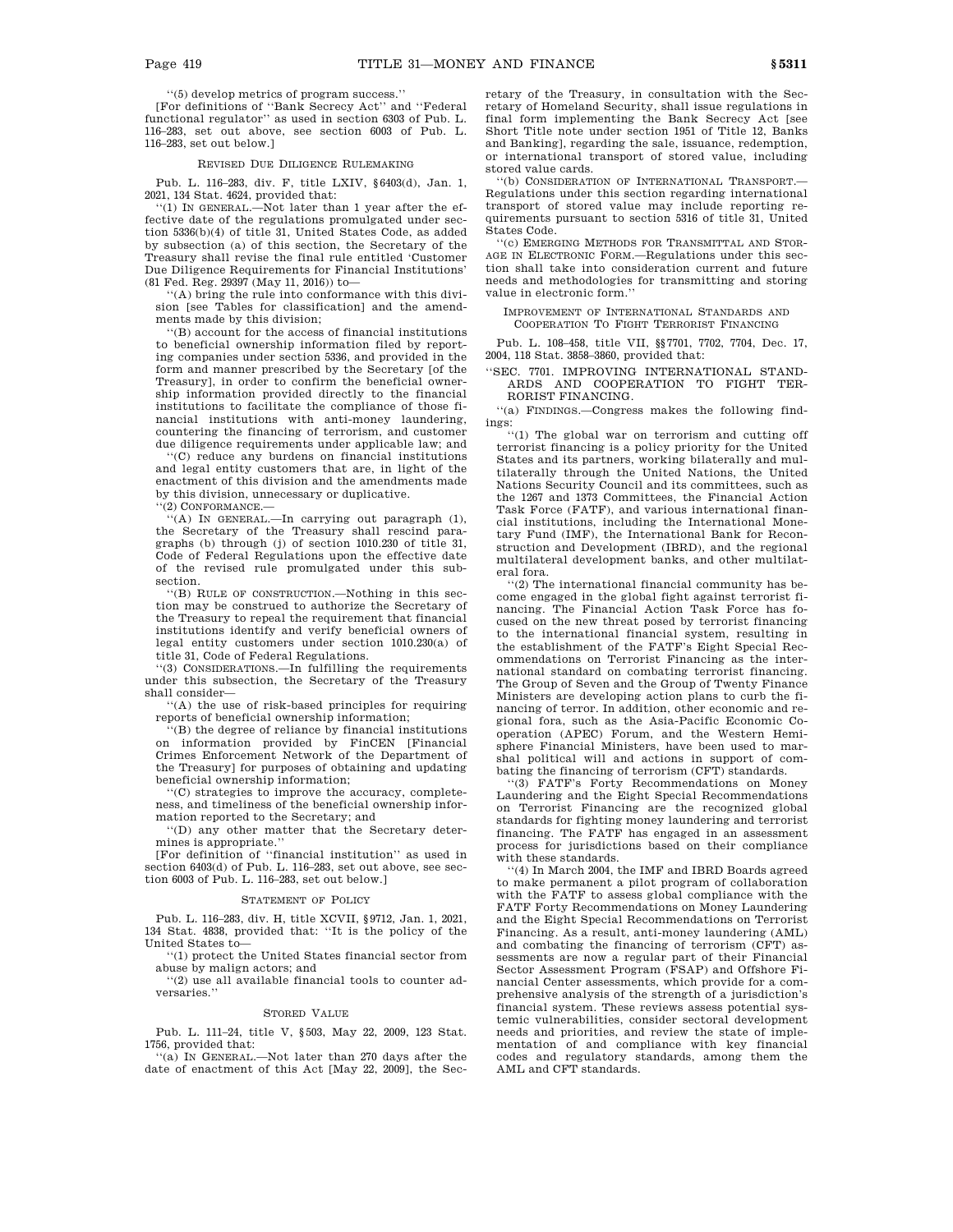''(5) To date, 70 FSAPs have been conducted, with over 24 of those incorporating AML and CFT assessments. The international financial institutions (IFIs), the FATF, and the FATF-style regional bodies together are expected to assess AML and CFT regimes in up to 40 countries or jurisdictions per year. This will help countries and jurisdictions identify deficiencies in their AML and CFT regimes and help focus technical assistance efforts.

''(6) Technical assistance programs from the United States and other nations, coordinated with the Department of State and other departments and agencies, are playing an important role in helping countries and jurisdictions address shortcomings in their AML and CFT regimes and bringing their regimes into conformity with international standards. Training is coordinated within the United States Government, which leverages multilateral organizations and bodies and international financial institutions to internationalize the conveyance of technical assistance.

''(7) In fulfilling its duties in advancing incorporation of AML and CFT standards into the IFIs as part of the IFIs' work on protecting the integrity of the international monetary system, the Department of the Treasury, under the guidance of the Secretary of the Treasury, has effectively brought together all of the key United States Government agencies. In particular, United States Government agencies continue to work together to foster broad support for this important undertaking in various multilateral fora, and United States Government agencies recognize the need for close coordination and communication within our own Government.

''(b) SENSE OF CONGRESS REGARDING SUCCESS IN MUL-TILATERAL ORGANIZATIONS.—It is the sense of Congress that the Secretary of the Treasury should continue to promote the dissemination of international AML and CFT standards, and to press for full implementation of the FATF 40 + 8 Recommendations by all countries in order to curb financial risks and hinder terrorist financing around the globe. The efforts of the Secretary in this regard should include, where necessary or appropriate, multilateral action against countries whose counter-money laundering regimes and efforts against the financing of terrorism fall below recognized international standards.

''SEC. 7702. DEFINITIONS.

''In this subtitle [subtitle G (§§7701–7704) of title VII of Pub. L. 108–458, amending sections 262*o*–2 and 262r–4 of Title 22, Foreign Relations and Intercourse]—

''(1) the term 'international financial institutions' has the same meaning as in section 1701(c)(2) of the International Financial Institutions Act [22 U.S.C. 262r(c)(2)];

''(2) the term 'Financial Action Task Force' means the international policy-making and standard-setting body dedicated to combating money laundering and terrorist financing that was created by the Group of Seven in 1989; and

''(3) the terms 'Interagency Paper on Sound Practices to Strengthen the Resilience of the U.S. Financial System' and 'Interagency Paper' mean the interagency paper prepared by the Board of Governors of the Federal Reserve System, the Comptroller of the Currency, and the Securities and Exchange Commission that was announced in the Federal Register on April 8, 2003.

''SEC. 7704. COORDINATION OF UNITED STATES GOVERNMENT EFFORTS.

''The Secretary of the Treasury, or the designee of the Secretary, as the lead United States Government official to the Financial Action Task Force (FATF), shall continue to convene the interagency United States Government FATF working group. This group, which includes representatives from all relevant Federal agencies, shall meet at least once a year to advise the Secretary on policies to be pursued by the United States regarding the development of common international AML and CFT standards, to assess the adequacy and implementation of such standards, and to recommend to the Secretary improved or new standards, as necessary.''

INTERNATIONAL MONEY LAUNDERING ABATEMENT AND FINANCIAL ANTI-TERRORISM ACT OF 2001; FINDINGS AND PURPOSES

Pub. L. 107–56, title III, §302, Oct. 26, 2001, 115 Stat. 296, as amended by Pub. L. 108–458, title VI, §6202(c), Dec. 17, 2004, 118 Stat. 3745, provided that:

''(a) FINDINGS.—The Congress finds that—

''(1) money laundering, estimated by the International Monetary Fund to amount to between 2 and 5 percent of global gross domestic product, which is at least \$600,000,000,000 annually, provides the financial fuel that permits transnational criminal enterprises to conduct and expand their operations to the detriment of the safety and security of American citizens;

''(2) money laundering, and the defects in financial transparency on which money launderers rely, are critical to the financing of global terrorism and the provision of funds for terrorist attacks;

(3) money launderers subvert legitimate financial mechanisms and banking relationships by using them as protective covering for the movement of criminal proceeds and the financing of crime and terrorism, and, by so doing, can threaten the safety of United States citizens and undermine the integrity of United States financial institutions and of the global financial and trading systems upon which prosperity and growth depend;

''(4) certain jurisdictions outside of the United States that offer 'offshore' banking and related facilities designed to provide anonymity, coupled with weak financial supervisory and enforcement regimes, provide essential tools to disguise ownership and movement of criminal funds derived from, or used to commit, offenses ranging from narcotics trafficking, terrorism, arms smuggling, and trafficking in human beings, to financial frauds that prey on law-abiding citizens;

''(5) transactions involving such offshore jurisdictions make it difficult for law enforcement officials and regulators to follow the trail of money earned by criminals, organized international criminal enterprises, and global terrorist organizations;

''(6) correspondent banking facilities are one of the banking mechanisms susceptible in some circumstances to manipulation by foreign banks to permit the laundering of funds by hiding the identity of real parties in interest to financial transactions;

 $(7)$  private banking services can be susceptible to manipulation by money launderers, for example corrupt foreign government officials, particularly if those services include the creation of offshore accounts and facilities for large personal funds transfers to channel funds into accounts around the globe;

''(8) United States anti-money laundering efforts are impeded by outmoded and inadequate statutory provisions that make investigations, prosecutions, and forfeitures more difficult, particularly in cases in which money laundering involves foreign persons, foreign banks, or foreign countries;

 $(9)$  the ability to mount effective counter-measures to international money launderers requires national, as well as bilateral and multilateral action, using tools specially designed for that effort; and

''(10) the Basle Committee on Banking Regulation and Supervisory Practices and the Financial Action Task Force on Money Laundering, of both of which the United States is a member, have each adopted international anti-money laundering principles and recommendations.

''(b) PURPOSES.—The purposes of this title [see Short Title of 2001 Amendment note set out under section 5301 of this title] are—

''(1) to increase the strength of United States measures to prevent, detect, and prosecute international money laundering and the financing of terrorism;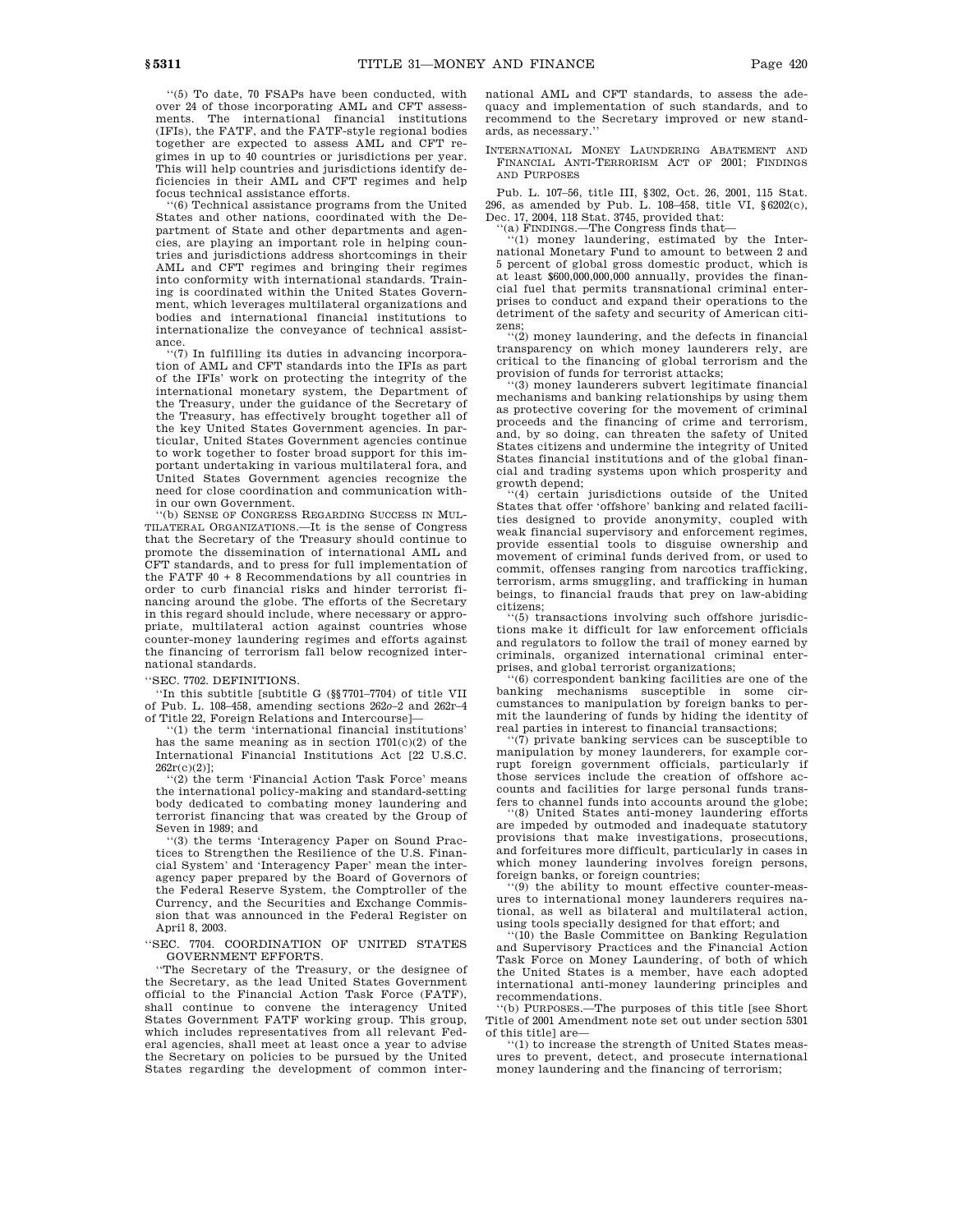''(2) to ensure that—

''(A) banking transactions and financial relationships and the conduct of such transactions and relationships, do not contravene the purposes of subchapter II of chapter 53 of title 31, United States Code, section 21 of the Federal Deposit Insurance Act [12 U.S.C. 1829b], or chapter 2 of title I of Public Law 91–508 (84 Stat. 1116) [12 U.S.C. 1951 et seq.], or facilitate the evasion of any such provision; and

''(B) the purposes of such provisions of law continue to be fulfilled, and such provisions of law are effectively and efficiently administered;

''(3) to strengthen the provisions put into place by the Money Laundering Control Act of 1986 (18 U.S.C. 981 note) [see Short Title of 1986 Amendment note set out under section 981 of Title 18, Crimes and Criminal Procedure], especially with respect to crimes by non-United States nationals and foreign financial institutions;

''(4) to provide a clear national mandate for subjecting to special scrutiny those foreign jurisdictions, financial institutions operating outside of the United States, and classes of international transactions or types of accounts that pose particular, identifiable opportunities for criminal abuse;

(5) to provide the Secretary of the Treasury (in this title referred to as the 'Secretary') with broad discretion, subject to the safeguards provided by the Administrative Procedure Act under title 5, United States Code [5 U.S.C. 551 et seq., 701 et seq.], to take measures tailored to the particular money laundering problems presented by specific foreign jurisdictions, financial institutions operating outside of the United States, and classes of international transactions or types of accounts;

 $(6)$  to ensure that the employment of such measures by the Secretary permits appropriate opportunity for comment by affected financial institutions;

 $'(7)$  to provide guidance to domestic financial institutions on particular foreign jurisdictions, financial institutions operating outside of the United States, and classes of international transactions or types of accounts that are of primary money laundering concern to the United States Government;

''(8) to ensure that the forfeiture of any assets in connection with the anti-terrorist efforts of the United States permits for adequate challenge consistent with providing due process rights;

'(9) to clarify the terms of the safe harbor from civil liability for filing suspicious activity reports;

'(10) to strengthen the authority of the Secretary to issue and administer geographic targeting orders, and to clarify that violations of such orders or any other requirement imposed under the authority contained in chapter 2 of title I of Public Law 91–508 [12 U.S.C. 1951 et seq.] and subchapter II of chapter 53 of title 31, United States Code, may result in criminal and civil penalties;

''(11) to ensure that all appropriate elements of the financial services industry are subject to appropriate requirements to report potential money laundering transactions to proper authorities, and that jurisdictional disputes do not hinder examination of compliance by financial institutions with relevant reporting requirements;

 $(12)$  to strengthen the ability of financial institutions to maintain the integrity of their employee population; and

 $(13)$  to strengthen measures to prevent the use of the United States financial system for personal gain by corrupt foreign officials and to facilitate the repatriation of any stolen assets to the citizens of countries to whom such assets belong.''

### FOUR-YEAR CONGRESSIONAL REVIEW; EXPEDITED **CONSIDERATION**

Pub. L. 107–56, title III, §303, Oct. 26, 2001, 115 Stat. 298, as amended by Pub. L. 108–458, title VI, §6202(d), Dec. 17, 2004, 118 Stat. 3745, which provided that, effec-

tive on and after the first day of fiscal year 2005, the provisions of title III of Pub. L. 107–56 and the amendments made by such title would terminate if the Congress enacted a joint resolution, the text after the resolving clause of which was as follows: ''That provisions of the International Money Laundering Abatement and Financial Antiterrorism Act of 2001, and the amendments made thereby, shall no longer have the force of law.'', was repealed by Pub. L. 108–458, title VI, §§6204, 6205, Dec. 17, 2004, 118 Stat. 3747, effective as if included in Pub. L. 107–56, as of the date of enactment of such Act.

COOPERATIVE EFFORTS TO DETER MONEY LAUNDERING

Pub. L. 107–56, title III, §314, Oct. 26, 2001, 115 Stat. 307, as amended by Pub. L. 108–458, title VI, §6202(f), Dec. 17, 2004, 118 Stat. 3745, provided that:

''(a) COOPERATION AMONG FINANCIAL INSTITUTIONS, REGULATORY AUTHORITIES, AND LAW ENFORCEMENT AU-THORITIES.—

''(1) REGULATIONS.—The Secretary [of the Treasury] shall, within 120 days after the date of enactment of this Act [Oct. 26, 2001], adopt regulations to encourage further cooperation among financial institutions, their regulatory authorities, and law enforcement authorities, with the specific purpose of encouraging regulatory authorities and law enforcement authorities to share with financial institutions information regarding individuals, entities, and organizations engaged in, or reasonably suspected based on credible evidence of engaging in, terrorist acts or money laundering activities.

'(2) COOPERATION AND INFORMATION SHARING PROCE- $\tt DURES.—The\ regulations\ adopted$  under paragraph  $(1)$ may include or create procedures for cooperation and information sharing focusing on—

''(A) matters specifically related to the finances of terrorist groups, the means by which terrorist groups transfer funds around the world and within the United States, including through the use of charitable organizations, nonprofit organizations, and nongovernmental organizations, the extent to which financial institutions in the United States are unwittingly involved in such finances, and the extent to which such institutions are at risk as a result;

''(B) the relationship, particularly the financial relationship, between international narcotics traffickers and foreign terrorist organizations, the extent to which their memberships overlap and engage in joint activities, and the extent to which they cooperate with each other in raising and transferring funds for their respective purposes; and

 $'(C)$  means of facilitating the identification of accounts and transactions involving terrorist groups and facilitating the exchange of information concerning such accounts and transactions between financial institutions and law enforcement organizations.

''(3) CONTENTS.—The regulations adopted pursuant to paragraph (1) may—

'(A) require that each financial institution designate 1 or more persons to receive information concerning, and monitor accounts of, individuals, entities, and organizations identified pursuant to paragraph (1); and

 $C(S)$  further establish procedures for the protection of the shared information, consistent with the capacity, size, and nature of the financial institution to which the particular procedures apply.

''(4) RULE OF CONSTRUCTION.—The receipt of information by a financial institution pursuant to this section shall not relieve or otherwise modify the obligations of the financial institution with respect to any other person or account.

 $(5)$  USE OF INFORMATION.—Information received by a financial institution pursuant to this section shall not be used for any purpose other than identifying and reporting on activities that may involve terrorist acts or money laundering activities.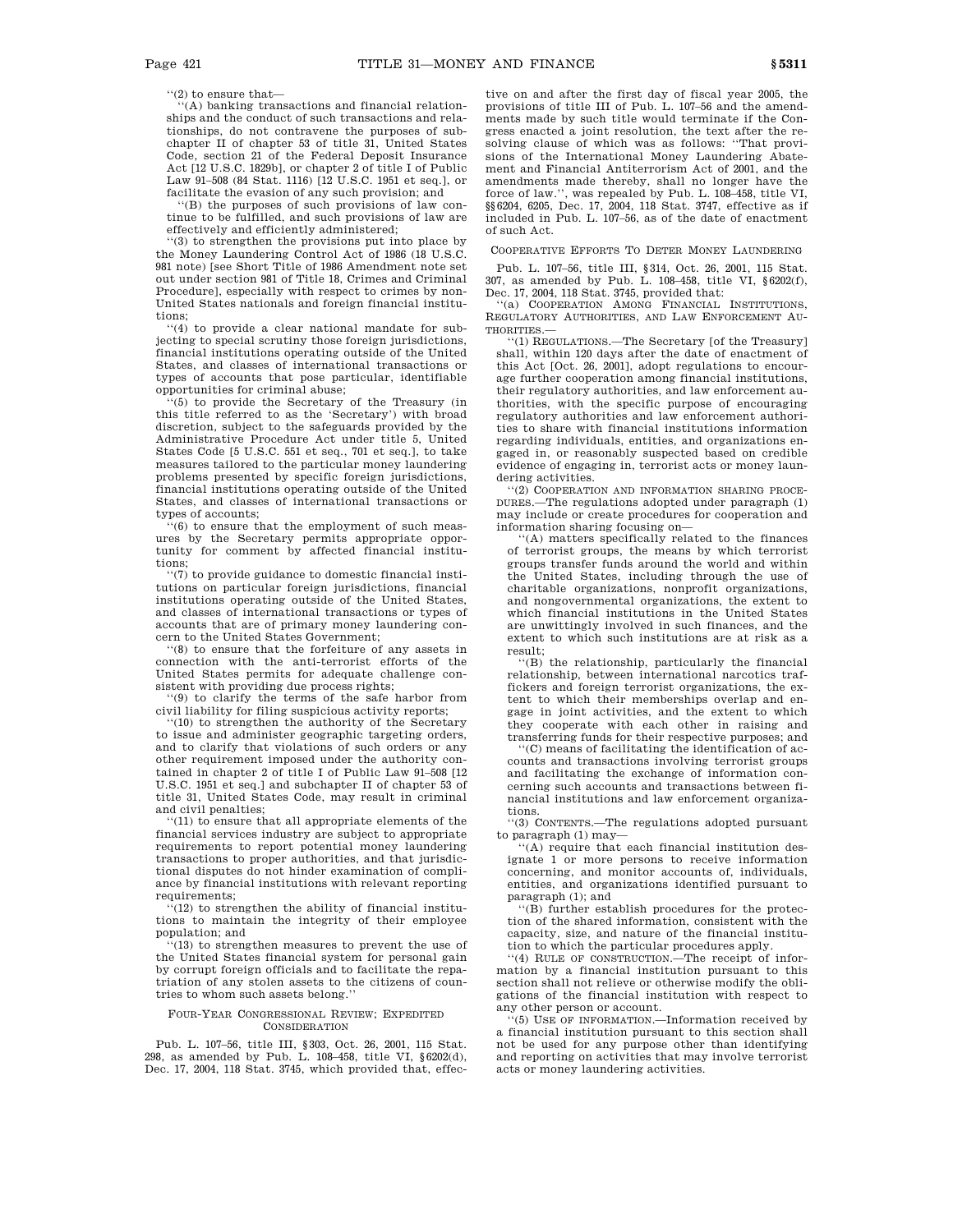''(b) COOPERATION AMONG FINANCIAL INSTITUTIONS.— Upon notice provided to the Secretary, 2 or more financial institutions and any association of financial institutions may share information with one another regarding individuals, entities, organizations, and countries suspected of possible terrorist or money laundering activities. A financial institution or association that transmits, receives, or shares such information for the purposes of identifying and reporting activities that may involve terrorist acts or money laundering activities shall not be liable to any person under any law or regulation of the United States, any constitution, law, or regulation of any State or political subdivision thereof, or under any contract or other legally enforceable agreement (including any arbitration agreement), for such disclosure or for any failure to provide notice of such disclosure to the person who is the subject of such disclosure, or any other person identified in the disclosure, except where such transmission, receipt, or sharing violates this section or regulations promulgated pursuant to this section.

'(c) RULE OF CONSTRUCTION.—Compliance with the provisions of this title [see Short Title of 2001 Amendment note set out under section 5301 of this title] requiring or allowing financial institutions and any association of financial institutions to disclose or share information regarding individuals, entities, and organizations engaged in or suspected of engaging in terrorist acts or money laundering activities shall not constitute a violation of the provisions of title V of the Gramm-Leach-Bliley Act (Public Law 106–102) [15

U.S.C. 6801 et seq.].<br>
"(d) REPORTS TO THE FINANCIAL SERVICES INDUSTRY ON SUSPICIOUS FINANCIAL ACTIVITIES.—At least semiannually, the Secretary shall—

''(1) publish a report containing a detailed analysis identifying patterns of suspicious activity and other investigative insights derived from suspicious activity reports and investigations conducted by Federal, State, and local law enforcement agencies to the extent appropriate; and

''(2) distribute such report to financial institutions (as defined in section 5312 of title 31, United States Code).''

## REPORT AND RECOMMENDATION ON LEGISLATIVE ACTION ON INTERNATIONAL COUNTER MONEY LAUNDERING PROVISIONS

Pub. L. 107–56, title III, §324, Oct. 26, 2001, 115 Stat. 316, provided that: ''Not later than 30 months after the date of enactment of this Act [Oct. 26, 2001], the Secretary [of the Treasury], in consultation with the Attorney General, the Federal banking agencies (as defined at section 3 of the Federal Deposit Insurance Act [12 U.S.C. 1813]), the National Credit Union Administration Board, the Securities and Exchange Commission, and such other agencies as the Secretary may determine, at the discretion of the Secretary, shall evaluate the operations of the provisions of this subtitle [subtitle A (§§311–330) of title III of Pub. L. 107–56, enacting section 5318A of this title, amending sections 5312 and 5318 of this title, sections 1828 and 1842 of Title 12, Banks and Banking, sections 981, 983, and 1956 of Title 18, Crimes and Criminal Procedure, section 853 of Title 21, Food and Drugs, and sections 2466 and 2467 of Title 28, Judiciary and Judicial Procedure, and enacting provisions set out as notes under this section and section 5318 of this title, sections 1828 and 1842 of Title 12, and section 983 of Title 18] and make recommendations to Congress as to any legislative action with respect to this subtitle as the Secretary may determine to be necessary or advisable.''

## INTERNATIONAL COOPERATION ON IDENTIFICATION OF ORIGINATORS OF WIRE TRANSFERS

Pub. L. 107–56, title III, §328, Oct. 26, 2001, 115 Stat. 319, provided that: ''The Secretary [of the Treasury]

shall— ''(1) in consultation with the Attorney General and the Secretary of State, take all reasonable steps to

encourage foreign governments to require the inclusion of the name of the originator in wire transfer instructions sent to the United States and other countries, with the information to remain with the transfer from its origination until the point of disbursement; and

''(2) report annually to the Committee on Financial Services of the House of Representatives and the Committee on Banking, Housing, and Urban Affairs of the Senate on—

''(A) progress toward the goal enumerated in paragraph (1), as well as impediments to implementation and an estimated compliance rate; and

''(B) impediments to instituting a regime in which all appropriate identification, as defined by the Secretary, about wire transfer recipients shall be included with wire transfers from their point of origination until disbursement.''

#### CRIMINAL PENALTIES

Pub. L. 107–56, title III, §329, Oct. 26, 2001, 115 Stat. 319, provided that: ''Any person who is an official or employee of any department, agency, bureau, office, commission, or other entity of the Federal Government, and any other person who is acting for or on behalf of any such entity, who, directly or indirectly, in connection with the administration of this title [see Short Title of 2001 Amendment note set out under section 5301 of this title], corruptly demands, seeks, receives, accepts, or agrees to receive or accept anything of value personally or for any other person or entity in return for—

''(1) being influenced in the performance of any official act;

''(2) being influenced to commit or aid in the committing, or to collude in, or allow, any fraud, or make opportunity for the commission of any fraud, on the United States; or

''(3) being induced to do or omit to do any act in violation of the official duty of such official or person,

shall be fined in an amount not more than 3 times the monetary equivalent of the thing of value, or imprisoned for not more than 15 years, or both. A violation of this section shall be subject to chapter 227 of title 18, United States Code, and the provisions of the United States Sentencing Guidelines.''

# REPORT ON INVESTMENT COMPANIES

Pub. L. 107–56, title III, §356(c), Oct. 26, 2001, 115 Stat. 324, as amended by Pub. L. 108–458, title VI, §6202(j), Dec. 17, 2004, 118 Stat. 3746, provided that:

''(1) IN GENERAL.—Not later than 1 year after the date of enactment of this Act [Oct. 26, 2001], the Secretary [of the Treasury], the Board of Governors of the Federal Reserve System, and the Securities and Exchange Commission shall jointly submit a report to the Congress on recommendations for effective regulations to apply the requirements of subchapter II of chapter 53 of title 31, United States Code, to investment companies pursuant to section  $5312(a)(2)(1)$  of title 31, United States Code.

''(2) DEFINITION.—For purposes of this subsection, the term 'investment company'—

''(A) has the same meaning as in section 3 of the Investment Company Act of 1940 (15 U.S.C. 80a–3); and ''(B) includes any person that, but for the exceptions provided for in paragraph (1) or (7) of section 3(c) of the Investment Company Act of 1940 (15 U.S.C. 80a–3(c)), would be an investment company.

''(3) ADDITIONAL RECOMMENDATIONS.—The report required by paragraph (1) may make different recommendations for different types of entities covered by this subsection.

''(4) BENEFICIAL OWNERSHIP OF PERSONAL HOLDING COM-PANIES.—The report described in paragraph (1) shall also include recommendations as to whether the Secretary should promulgate regulations to treat any corporation, business trust, or other grantor trust whose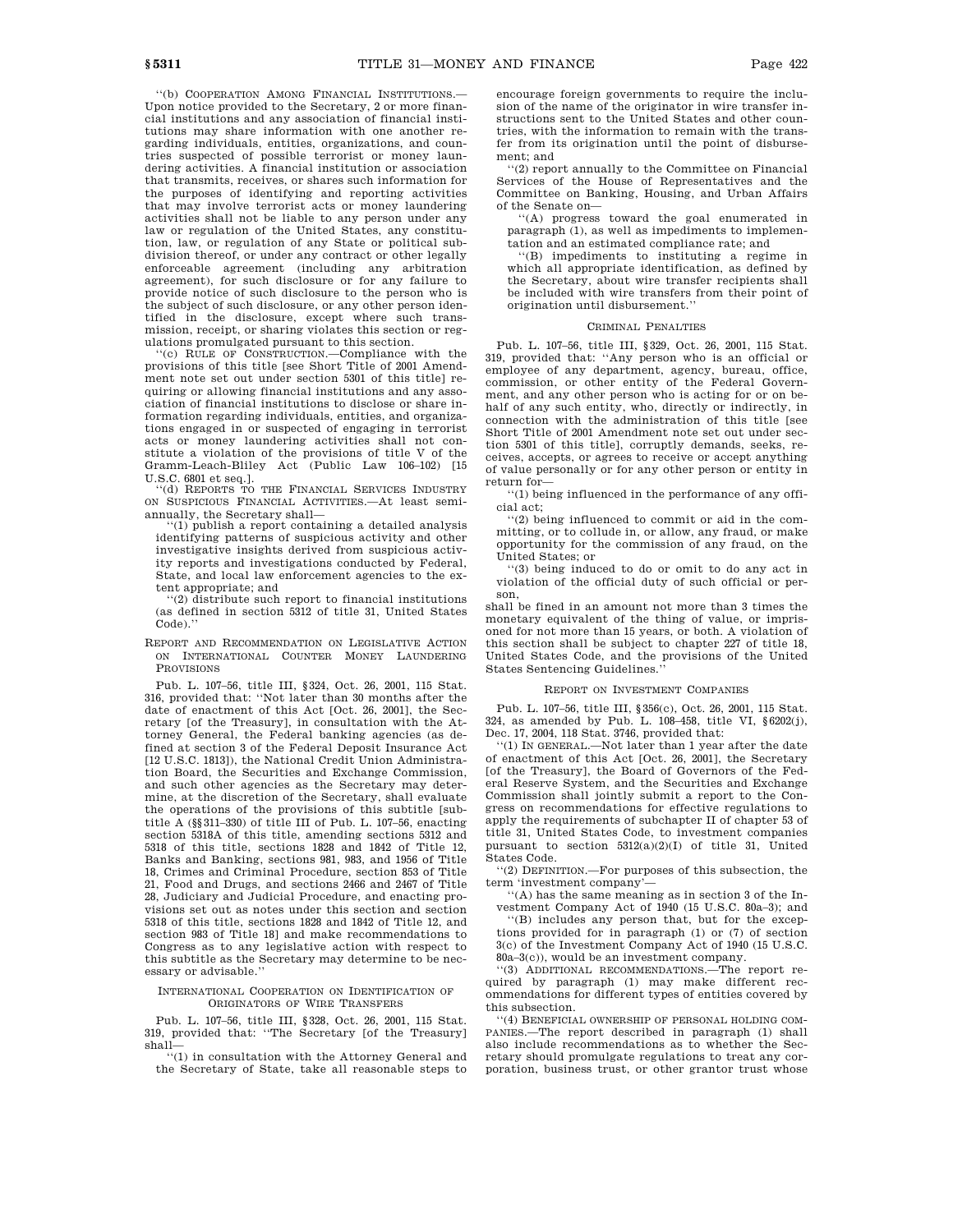assets are predominantly securities, bank certificates of deposit, or other securities or investment instruments (other than such as relate to operating subsidiaries of such corporation or trust) and that has 5 or fewer common shareholders or holders of beneficial or other equity interest, as a financial institution within the meaning of that phrase in section  $5312(a)(2)(I)$  and whether to require such corporations or trusts to disclose their beneficial owners when opening accounts or initiating funds transfers at any domestic financial institution.''

REPORT ON NEED FOR ADDITIONAL LEGISLATION RELATING TO INFORMAL MONEY TRANSFER SYSTEMS

Pub. L. 107–56, title III, §359(d), Oct. 26, 2001, 115 Stat. 329, provided that by 1 year after Oct. 26, 2001, the Secretary of the Treasury would report to Congress on the need for any additional legislation relating to persons who engage as a business in an informal money transfer system or any network of people who engage as a business in facilitating the transfer of money domestically or internationally outside of the conventional financial institutions system.

UNIFORM STATE LICENSING AND REGULATION OF CHECK CASHING, CURRENCY EXCHANGE, AND MONEY TRANS-MITTING BUSINESSES

Pub. L. 103–325, title IV, §407, Sept. 23, 1994, 108 Stat. 2247, provided that:

''(a) UNIFORM LAWS AND ENFORCEMENT.—For purposes of preventing money laundering and protecting the payment system from fraud and abuse, it is the sense of the Congress that the several States should—

''(1) establish uniform laws for licensing and regulating businesses which—

''(A) provide check cashing, currency exchange, or money transmitting or remittance services, or issue or redeem money orders, travelers' checks, and other similar instruments; and

''(B) are not depository institutions (as defined in section 5313(g) of title 31, United States Code); and ''(2) provide sufficient resources to the appropriate State agency to enforce such laws and regulations prescribed pursuant to such laws.

''(b) MODEL STATUTE.—It is the sense of the Congress that the several States should develop, through the auspices of the National Conference of Commissioners on Uniform State Laws, the American Law Institute, or such other forum as the States may determine to be appropriate, a model statute to carry out the goals described in subsection (a) which would include the following:

''(1) LICENSING REQUIREMENTS.—A requirement that any business described in subsection (a)(1) be licensed and regulated by an appropriate State agency in order to engage in any such activity within the State.

''(2) LICENSING STANDARDS.—A requirement that—

''(A) in order for any business described in subsection (a)(1) to be licensed in the State, the appropriate State agency shall review and approve—

''(i) the business record and the capital adequacy of the business seeking the license; and

''(ii) the competence, experience, integrity, and financial ability of any individual who—

''(I) is a director, officer, or supervisory employee of such business; or

''(II) owns or controls such business; and

''(B) any record, on the part of any business seeking the license or any person referred to in subpara $graph (A)(ii)$ , of-

''(i) any criminal activity;

''(ii) any fraud or other act of personal dishonesty; ''(iii) any act, omission, or practice which con-

stitutes a breach of a fiduciary duty; or

''(iv) any suspension or removal, by any agency or department of the United States or any State, from participation in the conduct of any federally or State licensed or regulated business,

may be grounds for the denial of any such license by the appropriate State agency.

''(3) REPORTING REQUIREMENTS.—A requirement that any business described in subsection (a)(1)-

''(A) disclose to the appropriate State agency the fees charged to consumers for services described in subsection  $(a)(1)(A)$ ; and

''(B) conspicuously disclose to the public, at each location of such business, the fees charged to consumers for such services.

''(4) PROCEDURES TO ENSURE COMPLIANCE WITH FED-ERAL CASH TRANSACTION REPORTING REQUIREMENTS.—A civil or criminal penalty for operating any business referred to in paragraph (1) without establishing and complying with appropriate procedures to ensure compliance with subchapter II of chapter 53 of title 31, United States Code (relating to records and reports on monetary instruments transactions).

''(5) CRIMINAL PENALTIES FOR OPERATION OF BUSINESS WITHOUT A LICENSE.—A criminal penalty for operating any business referred to in paragraph (1) without a license within the State after the end of an appropriate transition period beginning on the date of enactment of such model statute by the State.

'(c) STUDY REQUIRED.—The Secretary of the Treasury shall conduct a study of—

'(1) the progress made by the several States in developing and enacting a model statute which—

 $\tilde{f}(A)$  meets the requirements of subsection (b); and

''(B) furthers the goals of—

''(i) preventing money laundering by businesses which are required to be licensed under any such statute; and

''(ii) protecting the payment system, including the receipt, payment, collection, and clearing of checks, from fraud and abuse by such businesses; and

''(2) the adequacy of—

 $($ A) the activity of the several States in enforc-

ing the requirements of such statute; and ''(B) the resources made available to the appropriate State agencies for such enforcement activity.

''(d) REPORT REQUIRED.—Not later than the end of the 3-year period beginning on the date of enactment of this Act [Sept. 23, 1994] and not later than the end of each of the first two 1-year periods beginning after the end of such 3-year period, the Secretary of the Treasury shall submit a report to the Congress containing the findings and recommendations of the Secretary in connection with the study under subsection (c), together with such recommendations for legislative and administrative action as the Secretary may determine to be appropriate.

 $\tilde{H}(e)$  RECOMMENDATIONS IN CASES OF INADEQUATE REG-ULATION AND ENFORCEMENT BY STATES.—If the Secretary of the Treasury determines that any State has been unable to—

'(1) enact a statute which meets the requirements described in subsection (b);

''(2) undertake adequate activity to enforce such statute; or

''(3) make adequate resources available to the appropriate State agency for such enforcement activity,

the report submitted pursuant to subsection (d) shall contain recommendations of the Secretary which are designed to facilitate the enactment and enforcement by the State of such a statute.

''(f) FEDERAL FUNDING STUDY.—

''(1) STUDY REQUIRED.—The Secretary of the Treasury shall conduct a study to identify possible available sources of Federal funding to cover costs which will be incurred by the States in carrying out the purposes of this section.

 $\overline{2}$ ) REPORT.—The Secretary of the Treasury shall submit a report to the Congress on the study conducted pursuant to paragraph (1) not later than the end of the 18-month period beginning on the date of enactment of this Act [Sept. 23, 1994].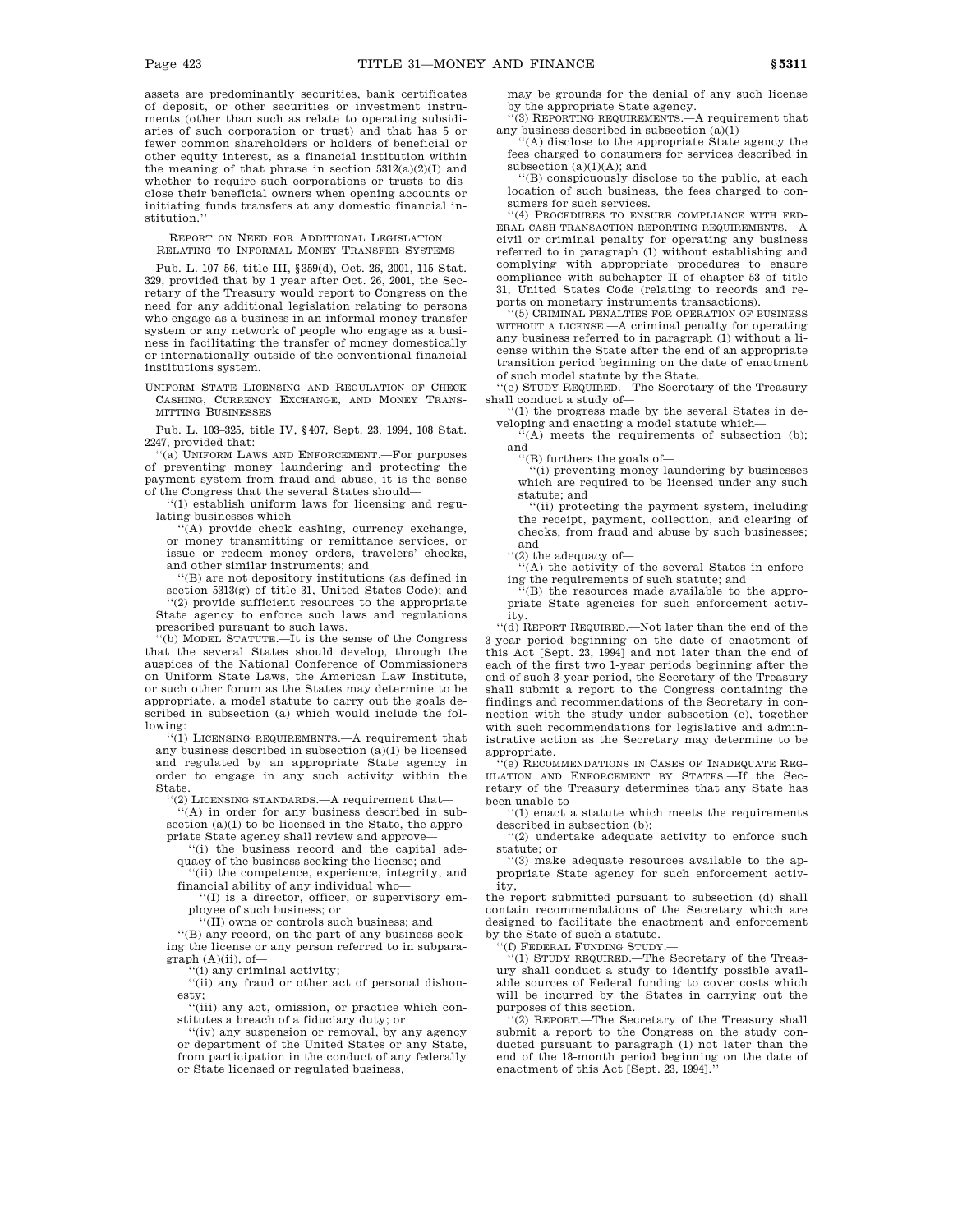# ANTI-MONEY LAUNDERING TRAINING TEAM

Pub. L. 102–550, title XV, §1518, Oct. 28, 1992, 106 Stat. 4060, provided that: ''The Secretary of the Treasury and the Attorney General shall jointly establish a team of experts to assist and provide training to foreign governments and agencies thereof in developing and expanding their capabilities for investigating and prosecuting violations of money laundering and related laws.''

ADVISORY GROUP ON REPORTING REQUIREMENTS

Pub. L. 102–550, title XV, §1564, Oct. 28, 1992, 106 Stat. 4073, as amended by Pub. L. 116–283, div. F, title LXII, §6207, title LXIII, §6302, Jan. 1, 2021, 134 Stat. 4572, 4584, provided that:

'(a) ESTABLISHMENT.—Not later than 90 days after the date of the enactment of this Act [Oct. 28, 1992], the Secretary of the Treasury shall establish a Bank Secrecy Act Advisory Group consisting of representatives of the Department of the Treasury, the Department of Justice, and the Office of National Drug Control Policy and of other interested persons and financial institutions subject to the reporting requirements of subchapter II of chapter 53 of title 31, United States Code, or section 6050I of the Internal Revenue Code of 1986 [26 U.S.C. 6050I].

''(b) PURPOSES.—The Advisory Group shall provide a means by which the Secretary—

''(1) informs private sector representatives, on a regular basis, of the ways in which the reports submitted pursuant to the requirements referred to in subsection (a) have been used;

''(2) informs private sector representatives, on a regular basis, of how information regarding suspicious financial transactions provided voluntarily by financial institutions has been used; and

''(3) receives advice on the manner in which the reporting requirements referred to in subsection (a) should be modified to enhance the ability of law enforcement agencies to use the information provided for law enforcement purposes.

''(c) INAPPLICABILITY OF FEDERAL ADVISORY COM-MITTEE ACT.—The Federal Advisory Committee Act [5 U.S.C. App.] shall not apply to the Bank Secrecy Act Advisory Group established pursuant to subsection (a).

''(d) SUBCOMMITTEE ON INNOVATION AND TECHNOLOGY.—

''(1) DEFINITIONS.—In this subsection, the terms 'Bank Secrecy Act', 'State bank supervisor', and 'State credit union supervisor' have the meanings given the terms in section 6003 of the Anti-Money Laundering Act of 2020 [div. F of Pub. L. 116–283; see note below].

''(2) ESTABLISHMENT.—There shall be within the Bank Secrecy Act Advisory Group a subcommittee to be known as the 'Subcommittee on Innovation and Technology' to—

''(A) advise the Secretary of the Treasury regarding means by which the Department of the Treasury, FinCEN, the Federal functional regulators, State bank supervisors, and State credit union supervisors, as appropriate, can most effectively encourage and support technological innovation in the area of anti-money laundering and countering the financing of terrorism and proliferation; and

''(B) reduce, to the extent practicable, obstacles to innovation that may arise from existing regulations, guidance, and examination practices related to compliance of financial institutions with the Bank Secrecy Act.

''(3) MEMBERSHIP.—

 $'(A)$  IN GENERAL.—The subcommittee established under paragraph (1) shall consist of the representatives of the heads of the Federal functional regulators, including, as appropriate, the Bank Secrecy Act Innovation Officers as established in section 6208 of the Anti-Money Laundering Act of 2020 [see note above], a representative of State bank supervisors, a representative of State credit union supervisors, representatives of a cross-section of financial institutions subject to the Bank Secrecy Act, law enforcement, FinCEN, and any other representative as determined by the Secretary of the Treasury.

''(B) REQUIREMENTS.—Each agency representative described in subparagraph (A) shall be an individual who has demonstrated knowledge and competence concerning the application of the Bank Secrecy Act. ''(4) SUNSET.—

''(A) IN GENERAL.—Except as provided in subpara-

graph (B), the Subcommittee on Innovation and Technology shall terminate on the date that is 5 years after the date of enactment of this subsection [Jan. 1, 2021].

''(B) EXCEPTION.—The Secretary of the Treasury may renew the Subcommittee on Innovation for 1 year periods beginning on the date that is 5 years after the date of enactment of this subsection.

''(e) SUBCOMMITTEE ON INFORMATION SECURITY AND CONFIDENTIALITY.—

 $(1)$  IN GENERAL.—There shall be within the Bank Secrecy Act Advisory Group a subcommittee to be known as the Subcommittee on Information Security and Confidentiality (in this subsection referred to as the 'Subcommittee') to advise the Secretary of the Treasury regarding the information security and confidentiality implications of regulations, guidance, information sharing programs, and the examination for compliance with and enforcement of the provisions of the Bank Secrecy Act.

''(2) MEMBERSHIP.—

''(A) IN GENERAL.—The Subcommittee shall consist of the representatives of the heads of the Federal functional regulators, including, as appropriate, the Bank Secrecy Act Information Security Officers as established in section 6303 of the Anti-Money Laundering Act of 2020 [see note above], and representatives from financial institutions subject to the Bank Secrecy Act, law enforcement, FinCEN, and any other representatives as deter-

mined by the Secretary of the Treasury. ''(B) REQUIREMENTS.—Each agency representative described in subparagraph (A) shall be an individual who has demonstrated knowledge and competence concerning the application of the Bank Secrecy Act and familiarity with and expertise in applicable laws.

''(3) SUNSET.—

 $($ A) IN GENERAL.—Except as provided in subparagraph (B), the Subcommittee shall terminate on the date that is 5 years after the date of enactment of this subsection [Jan. 1, 2021].

''(B) EXCEPTION.—The Secretary of the Treasury may renew the Subcommittee for 1-year periods beginning on the date that is 5 years after the date of enactment of this subsection.

''(f) DEFINITIONS.—In this section:

''(1) BANK SECRECY ACT.—The term 'Bank Secrecy Act' has the meaning given the term in section 6003 of the Anti-Money Laundering Act of 2020 [see note below].

''(2) FEDERAL FUNCTIONAL REGULATOR.—The term 'Federal functional regulator' has the meaning given the term in section 509 of the Gramm-Leach-Bliley Act (15 U.S.C. 6809).

''(3) FINCEN.—The term 'FinCEN' means the Financial Crimes Enforcement Network of the Department of the Treasury.

''(4) FINANCIAL INSTITUTION.—The term 'financial institution' has the meaning given the term in section 5312 of title 31, United States Code.

''(5) STATE CREDIT UNION SUPERVISOR.—The term 'State credit union supervisor' means a State official described in section 107A(e) of the Federal Credit Union Act (12 U.S.C. 1757a(e)).''

## GAO FEASIBILITY STUDY OF FINANCIAL CRIMES ENFORCEMENT NETWORK

Pub. L. 102–550, title XV, §1565, Oct. 28, 1992, 106 Stat. 4074, provided that: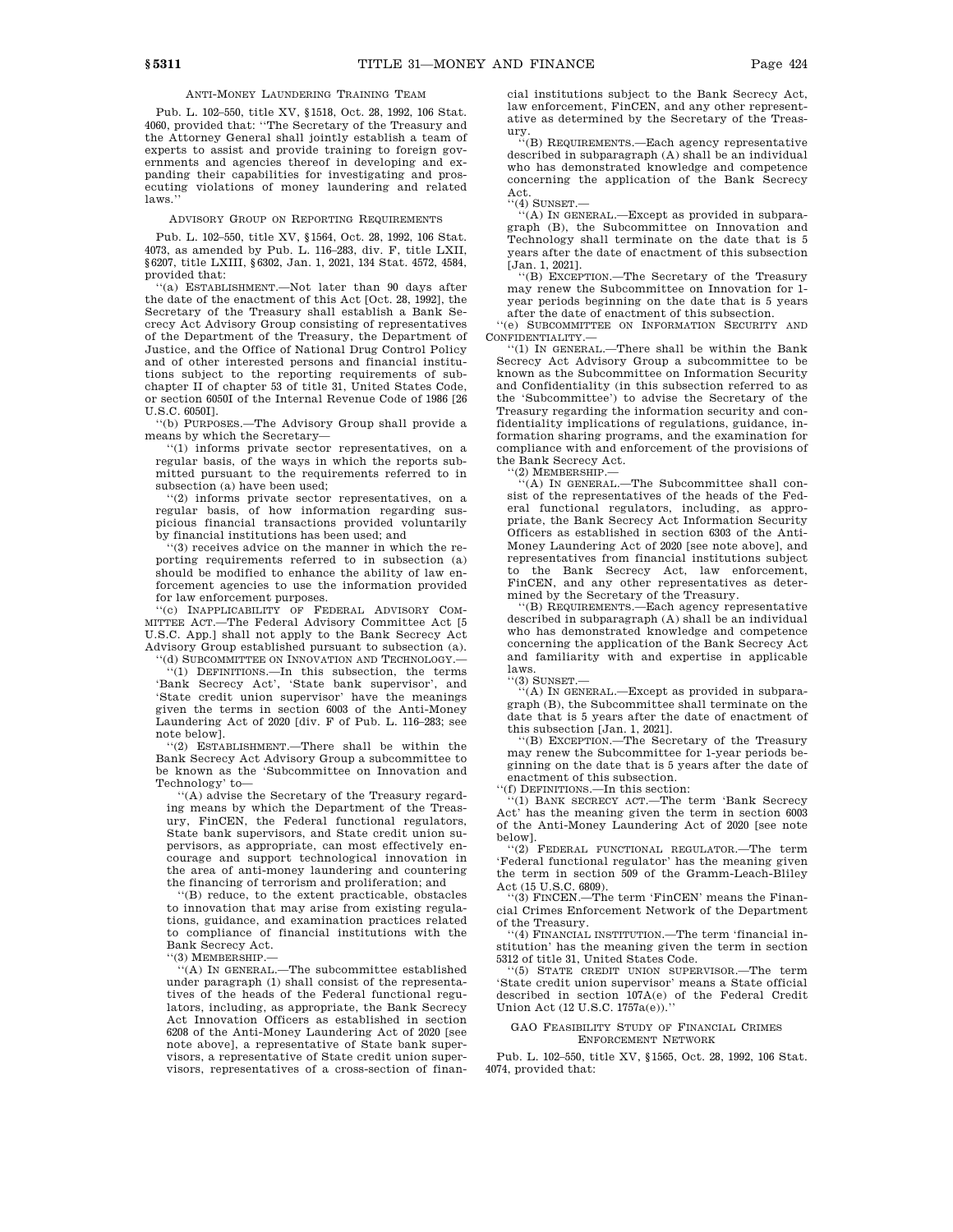''(a) STUDY REQUIRED.—The Comptroller General of the United States shall conduct a feasibility study of the Financial Crimes Enforcement Network (popularly referred to as 'Fincen') established by the Secretary of the Treasury in cooperation with other agencies and departments of the United States and appropriate Federal banking agencies.

''(b) SPECIFIC REQUIREMENTS.—In conducting the study required under subsection (a), the Comptroller General shall examine and evaluate—

''(1) the extent to which Federal, State, and local governmental and nongovernmental organizations are voluntarily providing information which is necessary for the system to be useful for law enforcement purposes;

''(2) the extent to which the operational guidelines established for the system provide for the coordi-nated and efficient entry of information into, and withdrawal of information from, the system:

'(3) the extent to which the operating procedures established for the system provide appropriate standards or guidelines for determining—

 $(A)$  who is to be given access to the information in the system;

''(B) what limits are to be imposed on the use of such information; and

''(C) how information about activities or relationships which involve or are closely associated with the exercise of constitutional rights is to be screened out of the system; and

''(4) the extent to which the operating procedures established for the system provide for the prompt verification of the accuracy and completeness of information entered into the system and the prompt deletion or correction of inaccurate or incomplete information.

'(c) REPORT TO CONGRESS.—Before the end of the 1year period, beginning on the date of the enactment of this Act [Oct. 28, 1992], the Comptroller General of the United States shall submit a report to the Congress containing the findings and conclusions of the Comptroller General in connection with the study conducted pursuant to subsection (a), together with such recommendations for legislative or administrative action as the Comptroller General may determine to be appropriate.''

## REPORTS ON USES MADE OF CURRENCY TRANSACTION REPORTS

Pub. L. 101–647, title I, §101, Nov. 29, 1990, 104 Stat. 4789, provided that: ''Not later than 180 days after the effective date of this section [Nov. 29, 1990], and every 2 years for 4 years, the Secretary of the Treasury shall report to the Congress the following:

''(1) the number of each type of report filed pursuant to subchapter II of chapter 53 of title 31, United States Code (or regulations promulgated thereunder) in the previous fiscal year;

(2) the number of reports filed pursuant to section 6050I of the Internal Revenue Code of 1986 [26 U.S.C. 6050I] (regarding transactions involving currency) in the previous fiscal year;

 $(3)$  an estimate of the rate of compliance with the reporting requirements by persons required to file the

reports referred to in paragraphs (1) and (2); ''(4) the manner in which the Department of the Treasury and other agencies of the United States collect, organize, analyze and use the reports referred to in paragraphs (1) and (2) to support investigations and prosecutions of (A) violations of the criminal laws of the United States, (B) violations of the laws of foreign countries, and (C) civil enforcement of the laws of the United States including the provisions regarding asset forfeiture;

''(5) a summary of sanctions imposed in the previous fiscal year against persons who failed to comply with the reporting requirements referred to in paragraphs (1) and (2), and other steps taken to ensure maximum compliance;

''(6) a summary of criminal indictments filed in the previous fiscal year which resulted, in large part, from investigations initiated by analysis of the reports referred to in paragraphs (1) and (2); and

''(7) a summary of criminal indictments filed in the previous fiscal year which resulted, in large part, from investigations initiated by information regarding suspicious financial transactions provided voluntarily by financial institutions.''

# INTERNATIONAL CURRENCY TRANSACTION REPORTING

Pub. L. 100–690, title IV, §4701, Nov. 18, 1988, 102 Stat. 4290, stated Congressional findings concerning success of cash transaction and money laundering control statutes in United States and desirability of United States playing a leadership role in development of similar international system, urged United States Government to seek active cooperation of other countries in enforcement of such statutes, urged Secretary of the Treasury to negotiate with finance ministers of foreign countries to establish an international currency control agency to serve as central source of information and database for international drug enforcement agencies to collect and analyze currency transaction reports filed by member countries, and encouraged adoption, by member countries, of uniform cash transaction and money laundering statutes, prior to repeal by Pub. L. 102–583, §6(e)(1), Nov. 2, 1992, 106 Stat. 4933.

## RESTRICTIONS ON LAUNDERING OF UNITED STATES **CURRENCY**

Pub. L. 100–690, title IV, §4702, Nov. 18, 1988, 102 Stat. 4291, as amended by Pub. L. 103–447, title I, §103(b), Nov. 2, 1994, 108 Stat. 4693, provided that:

''(a) FINDINGS.—The Congress finds that international currency transactions, especially in United States currency, that involve the proceeds of narcotics trafficking fuel trade in narcotics in the United States and worldwide and consequently are a threat to the national security of the United States.

''(b) PURPOSE.—The purpose of this section is to provide for international negotiations that would expand access to information on transactions involving large amounts of United States currency wherever those transactions occur worldwide.

''(c) NEGOTIATIONS.—(1) The Secretary of the Treasury (hereinafter in this section referred to as the 'Secretary') shall enter into negotiations with the appropriate financial supervisory agencies and other officials of any foreign country the financial institutions of which do business in United States currency. Highest priority shall be attached to countries whose financial institutions the Secretary determines, in consultation with the Attorney General and the Director of National Drug Control Policy, may be engaging in currency transactions involving the proceeds of international narcotics trafficking, particularly United States currency derived from drug sales in the United States.

''(2) The purposes of negotiations under this subsection are—

''(A) to reach one or more international agreements to ensure that foreign banks and other financial institutions maintain adequate records of large United States currency transactions, and

''(B) to establish a mechanism whereby such records may be made available to United States law enforcement officials.

In carrying out such negotiations, the Secretary should seek to enter into and further cooperative efforts, voluntary information exchanges, the use of letters rogatory, and mutual legal assistance treaties.

''(d) REPORTS.—Not later than 1 year after the date of enactment of this Act [Nov. 18, 1988], the Secretary shall submit an interim report to the Committee on Banking, Finance and Urban Affairs of the House of Representatives and the Committee on Banking, Housing, and Urban Affairs of the Senate on progress in the negotiations under subsection (c). Not later than 2 years after such enactment, the Secretary shall submit a final report to such Committees and the President on the outcome of those negotiations and shall identify, in